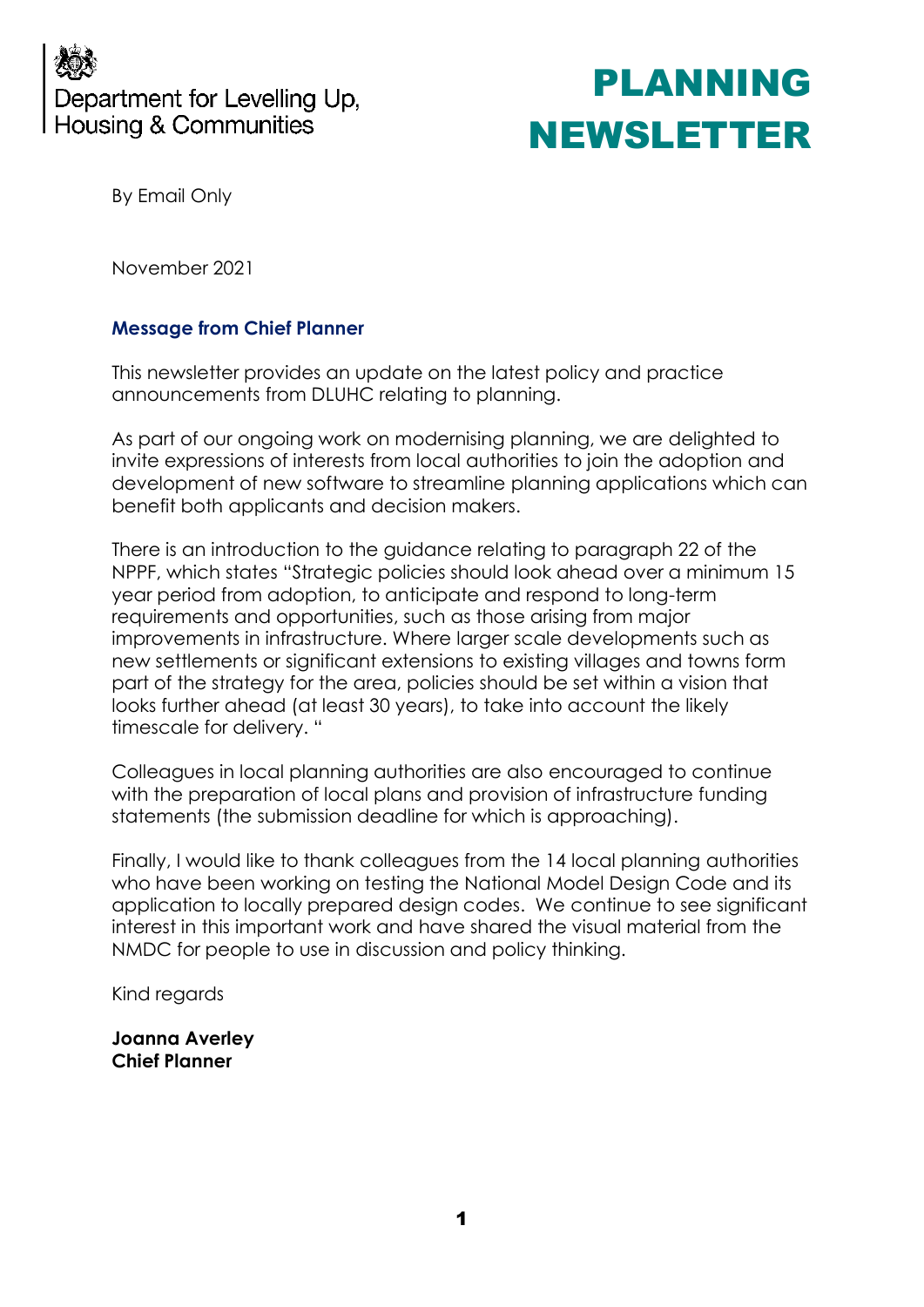### **Expressions of Interest launched to support the improvement of digital planning software**

DLUHC has launched a Planning Software Expression of Interest (EOI) to find councils who want to explore ways to modernise their development management software.

Councils are invited to apply for one of two EOIs:

- [The RIPA/BOPS EOI](https://gbr01.safelinks.protection.outlook.com/?url=https%3A%2F%2Flocaldigital.gov.uk%2Fripa-bops-eoi&data=04%7C01%7CPSPlanningDirectors%40communities.gov.uk%7C116c2f80c18e4fcd647b08d9a2b6d11b%7Cbf3468109c7d43dea87224a2ef3995a8%7C0%7C0%7C637719728336655919%7CUnknown%7CTWFpbGZsb3d8eyJWIjoiMC4wLjAwMDAiLCJQIjoiV2luMzIiLCJBTiI6Ik1haWwiLCJXVCI6Mn0%3D%7C1000&sdata=cu8i5vXCpkGVA4HwI7LL0rV6FrMIA0U7qRVf2qg0OVA%3D&reserved=0) is looking for 5 new councils who wish to join th[e RIPA/BOPS](https://gbr01.safelinks.protection.outlook.com/?url=https%3A%2F%2Fdluhcdigital.blog.gov.uk%2F2021%2F06%2F30%2Fmhclg-launch-two-beta-planning-products%2F&data=04%7C01%7CPSPlanningDirectors%40communities.gov.uk%7C116c2f80c18e4fcd647b08d9a2b6d11b%7Cbf3468109c7d43dea87224a2ef3995a8%7C0%7C0%7C637719728336665872%7CUnknown%7CTWFpbGZsb3d8eyJWIjoiMC4wLjAwMDAiLCJQIjoiV2luMzIiLCJBTiI6Ik1haWwiLCJXVCI6Mn0%3D%7C1000&sdata=ck8fSzBvYr%2Bc070l6OehsiXNfgQcS9DS6J%2BWWhxa3EU%3D&reserved=0) project team to design and implement new development management software products.
- **[The Development Management Software Pathfinder EOI](https://gbr01.safelinks.protection.outlook.com/?url=https%3A%2F%2Flocaldigital.gov.uk%2Fdevelopment-management-software-eoi&data=04%7C01%7CPSPlanningDirectors%40communities.gov.uk%7C116c2f80c18e4fcd647b08d9a2b6d11b%7Cbf3468109c7d43dea87224a2ef3995a8%7C0%7C0%7C637719728336665872%7CUnknown%7CTWFpbGZsb3d8eyJWIjoiMC4wLjAwMDAiLCJQIjoiV2luMzIiLCJBTiI6Ik1haWwiLCJXVCI6Mn0%3D%7C1000&sdata=1rRTawnPl%2BVvmb9mYUCA07a7m2OCpCKt2235OlajmTs%3D&reserved=0)** is looking for 10 councils who wish to improve their existing software by working with their current service providers.

The Expressions of Interest will be open until 26 November 2021.

For more information and to apply, visit [https://localdigital.gov.uk/digital-planning-software-eoi](https://gbr01.safelinks.protection.outlook.com/?url=https%3A%2F%2Flocaldigital.gov.uk%2Fdigital-planning-software-eoi&data=04%7C01%7CPSPlanningDirectors%40communities.gov.uk%7C116c2f80c18e4fcd647b08d9a2b6d11b%7Cbf3468109c7d43dea87224a2ef3995a8%7C0%7C0%7C637719728336675825%7CUnknown%7CTWFpbGZsb3d8eyJWIjoiMC4wLjAwMDAiLCJQIjoiV2luMzIiLCJBTiI6Ik1haWwiLCJXVCI6Mn0%3D%7C1000&sdata=KjvegaKxCntgBOUCx9l%2FpPbCM2615f3AuhyOT2zqs6I%3D&reserved=0)

#### **New guidance on paragraph 22 of the National Planning Policy Framework**

In July we introduced a number of important changes to the National Planning Policy Framework (NPPF) to support councils in delivering beautiful places to live and work and to ensure that communities have greater influence over development location and design. This included a specific change to NPPF paragraph 22 to encourage local authorities to employ long-term thinking in developing their local plan visions, where appropriate, to enable sustainable development. In line with the commitment made in the [Government response to the NPPF and National Model](https://www.gov.uk/government/consultations/national-planning-policy-framework-and-national-model-design-code-consultation-proposals/outcome/government-response-to-the-national-planning-policy-framework-and-national-model-design-code-consultation-proposals)  [Design Code consultation,](https://www.gov.uk/government/consultations/national-planning-policy-framework-and-national-model-design-code-consultation-proposals/outcome/government-response-to-the-national-planning-policy-framework-and-national-model-design-code-consultation-proposals) we have published planning practice guidance on the way local authorities should reflect the recent NPPF paragraph 22 changes in their local plans to ensure that plan preparation can continue at pace whilst also ensuring that the Government's objectives are delivered. The guidance can be found at: [https://www.gov.uk/guidance/plan-making#delivery-of](https://www.gov.uk/guidance/plan-making#delivery-of-strategic-matters)[strategic-matters](https://www.gov.uk/guidance/plan-making#delivery-of-strategic-matters) 

#### **Progressing Local Plans and Neighbourhood Plans**

On 19th January, the Housing Minister made a written statement to the House of Commons to set out the importance of maintaining progress to get up to date local plans in place. The Written Ministerial Statement can be found here. As outlined in the WMS: 91% of local planning authorities have now adopted a Local Plan, but we know that many of them are not being kept up to date. In March 2020, the Government set a clear deadline of December 2023 for all authorities to have upto-date Local Plans in place. It is critical that work should continue to advance Local Plans through to adoption by the end of 2023 to help ensure that the economy can rebound strongly from the COVID-19 pandemic. Completing Local Plans will help to ensure that we can build back better and continue to deliver the homes that are needed across England. We also want to see Neighbourhood Plans continue to make progress with the support of local planning authorities, to give more communities a greater role in shaping the development and growth of their local areas.

[https://assets.publishing.service.gov.uk/government/uploads/system/uploads/attachment\\_data/file](https://assets.publishing.service.gov.uk/government/uploads/system/uploads/attachment_data/file/946245/Chief_Planners_Newsletter_-_December_2020.pdf) /946245/Chief\_Planners\_Newsletter - December\_2020.pdf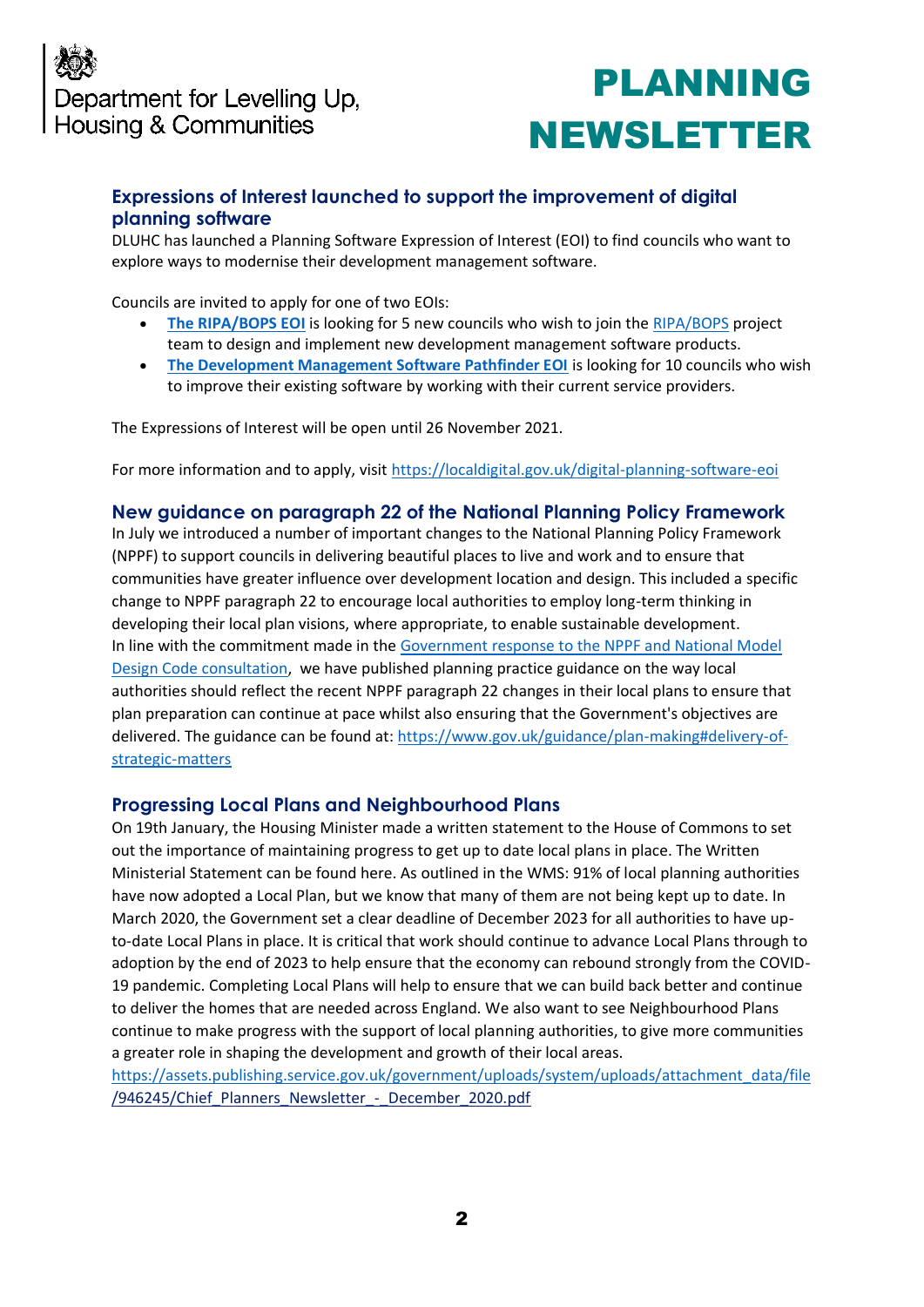

### **Infrastructure Funding Statements**

We are fast approaching the deadline for authorities to publish their 2020/21 Infrastructure Funding Statements (IFS). All local planning authorities who agree/receive contributions through section 106 planning obligations or the Community Infrastructure Levy in a given financial year are required to publish an IFS by 31 December, covering the preceding financial year. The IFS sets out details of the authority's request, receipt and use of developer contributions in the reported year, providing transparency for developers over the use of contributions and highlighting the benefits of new development to communities. The IFS also enables authorities to clearly demonstrate effective infrastructure planning and delivery, and strong governance. The 2019/20 reporting year provided some excellent examples of this and we are pleased to acknowledge the very high compliance rate for publication of 2019/20 IFS reports.

I would however like to urge those authorities who have not published a 2019/20 IFS report to do so as soon as possible please. Publication of an IFS for each year from 2019/20 is a statutory requirement. The Planning Advisory Service (PAS) has published guidance on producing an IFS, including an example template that can be used to set out the reporting requirements. The PAS guidance is available here:

[https://www.local.gov.uk/pas/topics/developer-contributions/infrastructure-funding-statements](https://gbr01.safelinks.protection.outlook.com/?url=https%3A%2F%2Fwww.local.gov.uk%2Fpas%2Ftopics%2Fdeveloper-contributions%2Finfrastructure-funding-statements&data=04%7C01%7CPSPlanningDirectors%40communities.gov.uk%7Cdd24035e07ca4c67cb1f08d99483c70f%7Cbf3468109c7d43dea87224a2ef3995a8%7C0%7C0%7C637704115954850303%7CUnknown%7CTWFpbGZsb3d8eyJWIjoiMC4wLjAwMDAiLCJQIjoiV2luMzIiLCJBTiI6Ik1haWwiLCJXVCI6Mn0%3D%7C1000&sdata=ZRykQtJiIlWK3zfI%2FLz%2FjCKM3Gk%2F8W0U9hyYM6pQxjo%3D&reserved=0)

#### **National Model Design Code: Illustrations**

Illustrations and diagrams included in the National Model Design Code have now been made available to local councils and other stakeholders to use as part of the local design coding process. The National Model Design Code is a toolkit to enable local councils to set standards of design for their area through the production of local design codes. Design codes should be prepared locally, reflect the local context, and be based on genuine community involvement, so that local people have a real say in the design of new homes and neighbourhoods. It is intended that the illustrations and diagrams, now available in jpeg format, will assist in the development of local design codes.

To access the illustrations, follow the link below. At the bottom of the page there is a folder named 'National Model Design Code: Illustrations'. Once you click this link a zip file will be downloaded, which can be used to access the images. When using the jpeg files please credit the Department for Levelling Up, Housing and Communities.

[https://www.gov.uk/government/publications/national-model-design-code](https://gbr01.safelinks.protection.outlook.com/?url=https%3A%2F%2Fwww.gov.uk%2Fgovernment%2Fpublications%2Fnational-model-design-code&data=04%7C01%7CPSPlanningDirectors%40communities.gov.uk%7Cb9047cc200aa40e5c50808d994802d80%7Cbf3468109c7d43dea87224a2ef3995a8%7C0%7C0%7C637704100494097891%7CUnknown%7CTWFpbGZsb3d8eyJWIjoiMC4wLjAwMDAiLCJQIjoiV2luMzIiLCJBTiI6Ik1haWwiLCJXVCI6Mn0%3D%7C1000&sdata=KjEldc5VTtzUoJAo1cMXL8hfy%2BFEfajb%2BSGclXh9nlc%3D&reserved=0)